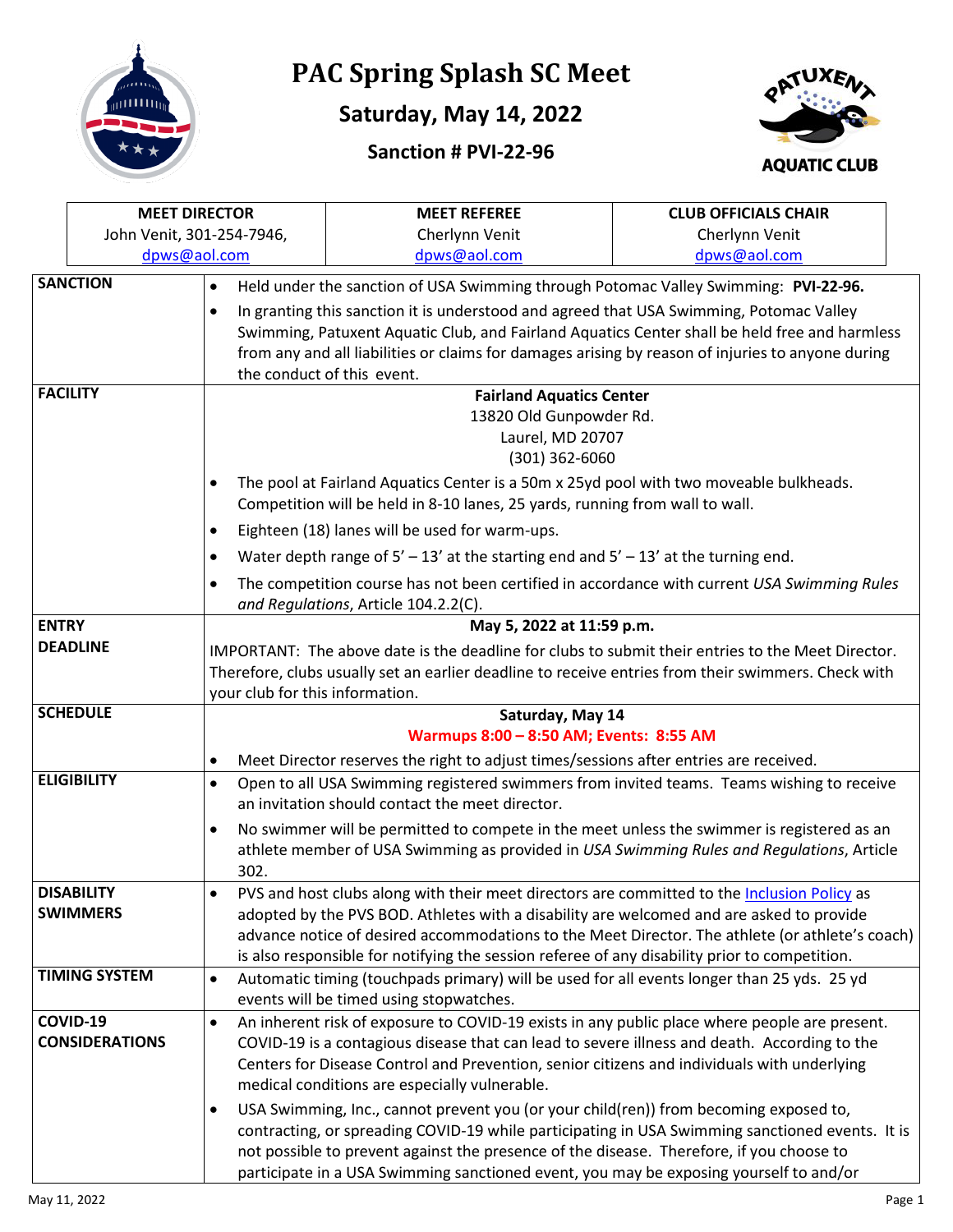|                  | increasing your risk of contracting or spreading COVID-19.<br>BY ATTENDING OR PARTICIPATING IN THIS COMPETITION, YOU VOLUNTARILY ASSUME ALL RISKS<br>$\bullet$<br>ASSOCIATED WITH EXPOSURE TO COVID-19 AND FOREVER RELEASE AND HOLD HARMLESS USA<br>SWIMMING, POTOMAC VALLEY SWIMMING, THE PATUXENT AQUATICS CLUB, AND THE<br>FAIRLAND AQUATICS CENTER AND EACH OF THEIR OFFICERS, DIRECTORS, AGENTS, EMPLOYEES<br>OR OTHER REPRESENTATIVES FROM ANY LIABILITY OR CLAIMS INCLUDING FOR PERSONAL<br>INJURIES, DEATH, DISEASE OR PROPERTY LOSSES, OR ANY OTHER LOSS, INCLUDING BUT NOT<br>LIMITED TO CLAIMS OF NEGLIGENCE AND GIVE UP ANY CLAIMS YOU MAY HAVE TO SEEK<br>DAMAGES, WHETHER KNOWN OR UNKNOWN, FORESEEN OR UNFORESEEN, IN CONNECTION<br>WITH EXPOSURE, INFECTION, AND/OR SPREAD OF COVID-19 RELATED TO PARTICIPATION IN THIS<br>COMPETITION. |
|------------------|---------------------------------------------------------------------------------------------------------------------------------------------------------------------------------------------------------------------------------------------------------------------------------------------------------------------------------------------------------------------------------------------------------------------------------------------------------------------------------------------------------------------------------------------------------------------------------------------------------------------------------------------------------------------------------------------------------------------------------------------------------------------------------------------------------------------------------------------------------|
|                  | We have taken enhanced health and safety measures for all attending this meet; however, we<br>cannot guarantee that you will not become infected with COVID-19. All attending this meet<br>must follow all posted instructions while in attendance. An inherent risk of exposure to COVID-19<br>exists in any public place where people are present. By attending this meet, you acknowledge<br>the contagious nature of COVID-19 and voluntarily assume all risks related to exposure to COVID-<br>19.<br>By choosing to attend this meet you agree to comply with all health and safety mandates and                                                                                                                                                                                                                                                  |
|                  | guidelines of USA Swimming, Potomac Valley Swimming, the State of Maryland, and Prince<br>George's County.                                                                                                                                                                                                                                                                                                                                                                                                                                                                                                                                                                                                                                                                                                                                              |
| COVID-19         | Locker room use should be minimized.<br>$\bullet$                                                                                                                                                                                                                                                                                                                                                                                                                                                                                                                                                                                                                                                                                                                                                                                                       |
| <b>PROTOCOLS</b> | No one with symptoms of COVID-19 is permitted in the facility.<br>$\bullet$                                                                                                                                                                                                                                                                                                                                                                                                                                                                                                                                                                                                                                                                                                                                                                             |
|                  | Athletes should arrive and depart in their suits if possible.<br>$\bullet$                                                                                                                                                                                                                                                                                                                                                                                                                                                                                                                                                                                                                                                                                                                                                                              |
|                  | All attendees (athletes, coaches, officials, and volunteers) are encouraged to wear a mask, with<br>$\bullet$<br>the exception of athletes when warming up, cooling down or competing.<br>Athletes will be seated throughout the facility with a coach.<br>$\bullet$                                                                                                                                                                                                                                                                                                                                                                                                                                                                                                                                                                                    |
|                  | All attendees should maintain a minimum of six (6) feet distance from all other participants<br>$\bullet$<br>whenever possible.                                                                                                                                                                                                                                                                                                                                                                                                                                                                                                                                                                                                                                                                                                                         |
|                  | Athletes will be seated throughout the facility with a coach. No chairs for athletes.<br>$\bullet$<br>The meet will be limited to no more than 240 swimmers.<br>$\bullet$                                                                                                                                                                                                                                                                                                                                                                                                                                                                                                                                                                                                                                                                               |
|                  | Only swimmers, coaches, meet volunteers, and officials will be permitted on the pool deck.                                                                                                                                                                                                                                                                                                                                                                                                                                                                                                                                                                                                                                                                                                                                                              |
|                  | Swimmers must follow all directions as posted and adhere to all marshal directions.<br>$\bullet$                                                                                                                                                                                                                                                                                                                                                                                                                                                                                                                                                                                                                                                                                                                                                        |
|                  | Any swimmer not following the meet protocols will be subject to immediate removal from the<br>$\bullet$<br>meet.                                                                                                                                                                                                                                                                                                                                                                                                                                                                                                                                                                                                                                                                                                                                        |
|                  | We request that all attendees notify the meet director as soon as possible if they have tested<br>$\bullet$<br>positive for COVID-19, shown symptoms or have been in contact with anyone exposed to COVID-<br>19 after attending the meet.                                                                                                                                                                                                                                                                                                                                                                                                                                                                                                                                                                                                              |
|                  | No spectators will be permitted (facility rule). Competition will be live-streamed via the Patuxent<br>$\bullet$<br>Aquatics Club Facebook page. (https://www.facebook.com/PatuxentAquaticsClub)                                                                                                                                                                                                                                                                                                                                                                                                                                                                                                                                                                                                                                                        |
| <b>RULES</b>     | Current USA Swimming rules shall govern this meet.<br>$\bullet$                                                                                                                                                                                                                                                                                                                                                                                                                                                                                                                                                                                                                                                                                                                                                                                         |
|                  | All applicable adults participating in or associated with this meet acknowledge that they are<br>$\bullet$<br>subject to the provisions of the USA Swimming Minor Athlete Abuse Prevention Policy<br>("MAAPP"), and that they understand that compliance with the MAAPP policy is a condition of<br>participation in the conduct of this competition.                                                                                                                                                                                                                                                                                                                                                                                                                                                                                                   |
|                  | No on-deck USA Swimming registration is permitted.<br>$\bullet$                                                                                                                                                                                                                                                                                                                                                                                                                                                                                                                                                                                                                                                                                                                                                                                         |
|                  | In compliance with USA Swimming Rules and Regulations, the use of audio or visual recording<br>$\bullet$<br>devices, including a cell phone is not permitted in the changing areas, rest rooms, or locker<br>rooms. Per PVS policy, the use of equipment capable of taking pictures (e.g., cell phones,<br>cameras, etc.) is banned from behind the starting blocks during the entire meet, including warm                                                                                                                                                                                                                                                                                                                                                                                                                                              |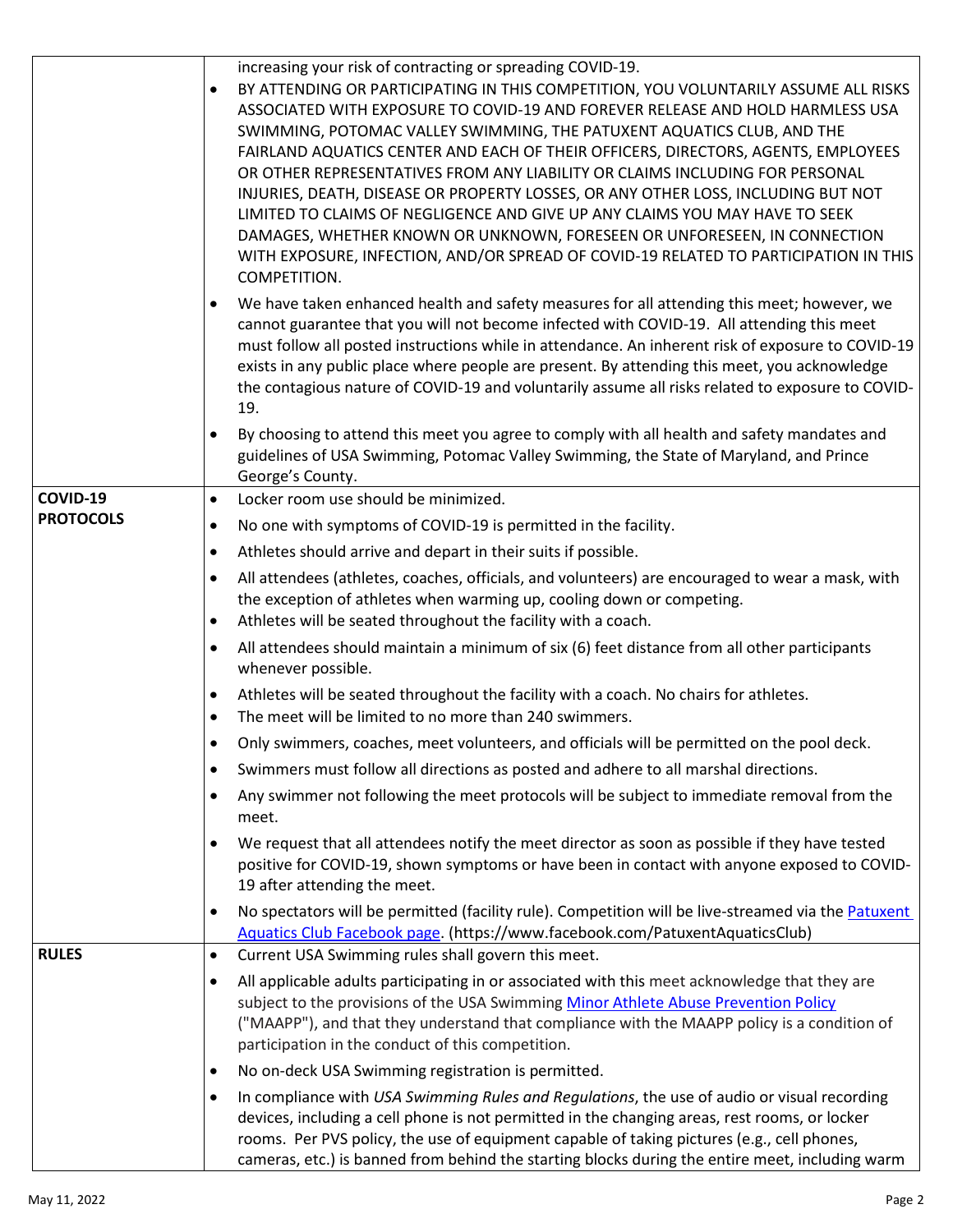|                                      | up, competition and cool down periods.                                                                                                                                                                                                                                                                                                                           |  |  |  |
|--------------------------------------|------------------------------------------------------------------------------------------------------------------------------------------------------------------------------------------------------------------------------------------------------------------------------------------------------------------------------------------------------------------|--|--|--|
|                                      |                                                                                                                                                                                                                                                                                                                                                                  |  |  |  |
|                                      | Deck changes are prohibited.<br>$\bullet$                                                                                                                                                                                                                                                                                                                        |  |  |  |
|                                      | Any swimmer entered in the meet must be certified by a USA Swimming member coach as being<br>$\bullet$<br>proficient in performing a racing start or must start each race from within the water. When<br>unaccompanied by a member-coach, it is the responsibility of the swimmer or the swimmer's<br>legal guardian to ensure compliance with this requirement. |  |  |  |
|                                      | Operation of a drone or any other flying devices is prohibited over the venue (pools,<br>$\bullet$<br>athlete/coach areas, spectator areas and open ceiling locker rooms) any time athletes, coaches,<br>officials and/or spectators are present.                                                                                                                |  |  |  |
|                                      | Dive-over starts WILL be used.                                                                                                                                                                                                                                                                                                                                   |  |  |  |
|                                      | The Meet Director and the PVS Technical Committee reserve the right to limit events, heats,<br>$\bullet$<br>swimmers or adjust the format to conform with the 4-hour provision for sessions that include 12<br>& U events per Rule 205.3.1F.                                                                                                                     |  |  |  |
| <b>EVENT RULES</b>                   | Swimmers shall compete at the age attained on the first day of the meet.<br>$\bullet$                                                                                                                                                                                                                                                                            |  |  |  |
|                                      | A swimmer may enter and compete in a maximum of 5 individual events.<br>$\bullet$                                                                                                                                                                                                                                                                                |  |  |  |
|                                      | All events are timed finals.<br>$\bullet$                                                                                                                                                                                                                                                                                                                        |  |  |  |
|                                      | Deck entries must be submitted with payment (\$12.00 per individual event) no later than 30<br>$\bullet$<br>minutes prior to the first event. No new heats will be created.                                                                                                                                                                                      |  |  |  |
| <b>POSITIVE CHECK IN</b>             | All events will be pre-seeded.<br>$\bullet$                                                                                                                                                                                                                                                                                                                      |  |  |  |
| <b>WARM-UP</b>                       | The prescribed PVS warm-up procedures and safety policies will be followed. The Meet Director<br>$\bullet$<br>may determine the structure of warm-up, including times/lane assignments.                                                                                                                                                                          |  |  |  |
|                                      | During the meet there will be an area available for warm-up/cool-down. Marshals will be<br>$\bullet$<br>assigned to monitor these areas. If at any time conditions become unsafe, the area will be<br>closed for the remainder of the session.                                                                                                                   |  |  |  |
| <b>SUPERVISION</b>                   | Coaches are responsible for the conduct of their swimmers and cleaning up for their team areas.<br>$\bullet$                                                                                                                                                                                                                                                     |  |  |  |
|                                      | Each team MUST assign a certified Coach to remain in the assigned Team Area at ALL times.<br>$\bullet$                                                                                                                                                                                                                                                           |  |  |  |
|                                      | No spectators will be permitted in the facility.<br>$\bullet$                                                                                                                                                                                                                                                                                                    |  |  |  |
| <b>SEEDING</b>                       | Standard seeding will be used.<br>$\bullet$                                                                                                                                                                                                                                                                                                                      |  |  |  |
| <b>SCORING</b>                       | N/A<br>$\bullet$                                                                                                                                                                                                                                                                                                                                                 |  |  |  |
| <b>AWARDS</b>                        | N/A<br>$\bullet$                                                                                                                                                                                                                                                                                                                                                 |  |  |  |
| <b>PROGRAMS</b>                      | Meet programs will be emailed to teams and available on Meet Mobile.<br>$\bullet$                                                                                                                                                                                                                                                                                |  |  |  |
| <b>CREDENTIALS</b>                   | Parents not working the meet as a deck official, volunteer timer or other position are not<br>$\bullet$<br>permitted in the facility. Only athletes, USA Swimming certified coaches, and deck officials will be<br>permitted in the facility. Coaches and Officials should have proof of active USA Swimming<br>membership with them at all times.               |  |  |  |
| <b>SPECTATOR ENTRY</b><br><b>FEE</b> | No spectators will be permitted in the facility.<br>$\bullet$                                                                                                                                                                                                                                                                                                    |  |  |  |
| <b>OFFICIALS</b>                     | Each participating club is requested to provide at least one table worker or official (Referee<br>$\bullet$<br>Starter, Chief Judge or Stroke & Turn Judge) per session if entering 25 or more splashes.                                                                                                                                                         |  |  |  |
|                                      | Officials interested in volunteering should sign-up at https://formsmarts.com/form/284i<br>$\bullet$                                                                                                                                                                                                                                                             |  |  |  |
|                                      | Officials volunteering for this meet should sign in at the recording table prior to the start of<br>$\bullet$<br>warm-ups. Certified officials who have not previously volunteered should contact the referee<br>upon arrival to make their services available.                                                                                                  |  |  |  |
|                                      | A comprehensive officials' briefing will precede each session during warm-ups.<br>$\bullet$                                                                                                                                                                                                                                                                      |  |  |  |
| <b>TIMERS</b>                        | Participating clubs are requested to provide timers in proportion to their entries. One timer is<br>$\bullet$<br>requested for each 25 entries.                                                                                                                                                                                                                  |  |  |  |
|                                      | Two timers per lane for events longer than 25 yds. Three timers per lane for 25 yd events. There<br>$\bullet$<br>will be two Head Timers.                                                                                                                                                                                                                        |  |  |  |
|                                      | An online Timer's Signup will be emailed to participating clubs.                                                                                                                                                                                                                                                                                                 |  |  |  |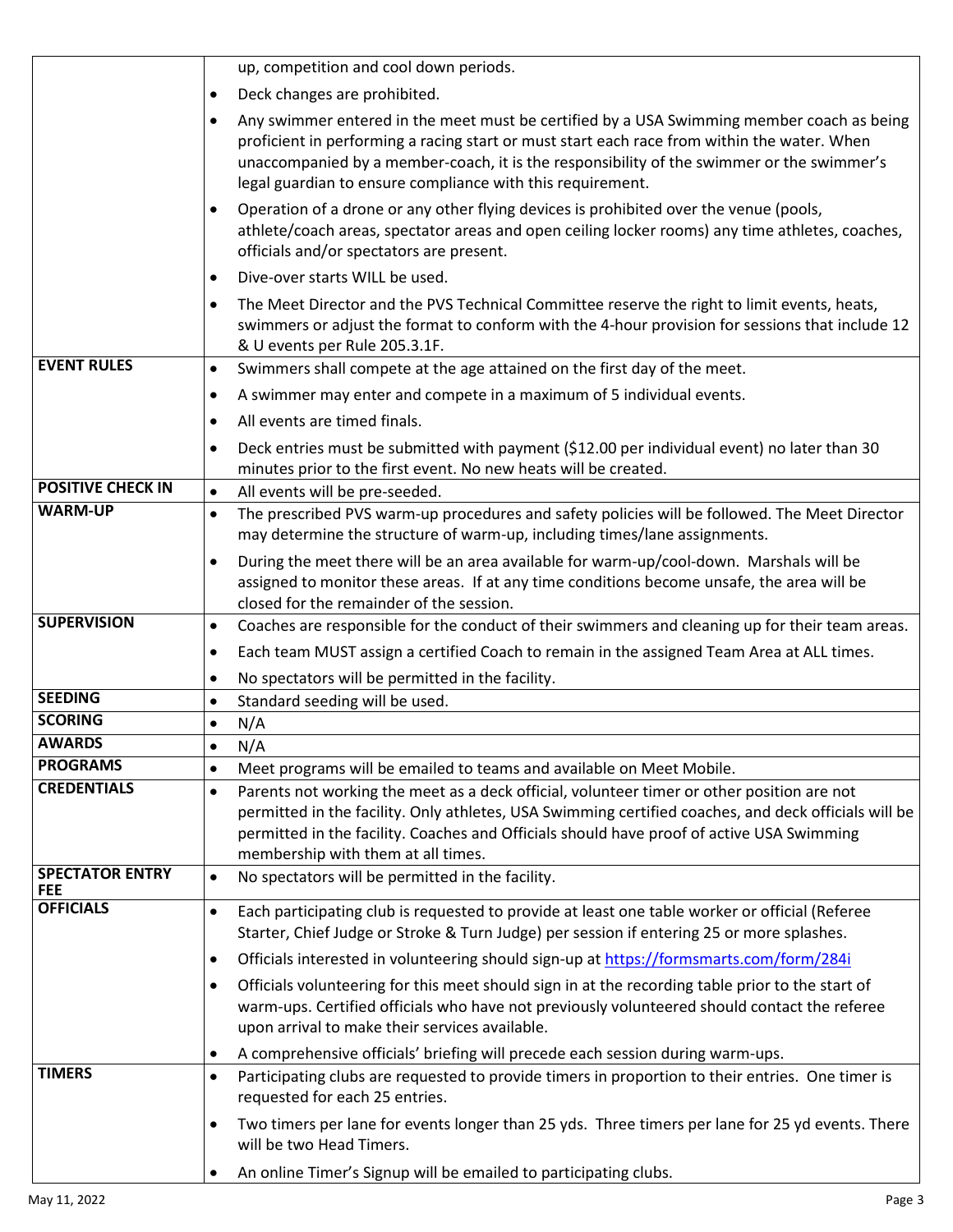| <b>ENTRY PROCEDURES</b> | Entries should be submitted by email to the Meet Director at dpws@aol.com.                                                                                                                                                                                                                            |  |  |
|-------------------------|-------------------------------------------------------------------------------------------------------------------------------------------------------------------------------------------------------------------------------------------------------------------------------------------------------|--|--|
|                         | Include in the subject of the email, "2022 Spring Splash SC Meet - ****" with the club's initials in<br>$\bullet$<br>place of the asterisks. If your club submits multiple entry files include training site in the subject<br>of the email.                                                          |  |  |
|                         | Include in entry email: entry file, report of entries by name, report of entries by event.<br>$\bullet$                                                                                                                                                                                               |  |  |
|                         | In the body of your email provide entry numbers (girls, boys, totals), contact information (email,<br>phone, officials contact).                                                                                                                                                                      |  |  |
|                         | Entries directly from individual team members will not be accepted.                                                                                                                                                                                                                                   |  |  |
|                         | Entries by postal service, phone or fax will not be accepted.                                                                                                                                                                                                                                         |  |  |
|                         | The Meet Director will acknowledge receipt by return email within 24 hours. If<br>$\bullet$<br>acknowledgement is not received in a timely manner, please contact the Meet Director.                                                                                                                  |  |  |
|                         | Any club that enters an unregistered or improperly registered athlete, falsifies an entry in any<br>$\bullet$<br>way, or permits an unregistered coach to represent them will be fined the sum of \$100 by PVS<br>and no further entries will be accepted from that club until the said fine is paid. |  |  |
| <b>ENTRY FEES</b>       | Deck entries: \$12.00<br>Per Swimmer Surcharge: \$10.00                                                                                                                                                                                                                                               |  |  |
|                         | Individual event fee: \$6.00                                                                                                                                                                                                                                                                          |  |  |
|                         | Make checks payable to PAC. Checks may be mailed to:<br>$\bullet$<br><b>Patuxent Aquatics Club</b><br>414 Forest Bridge Ct.<br>Laurel, MD 20724                                                                                                                                                       |  |  |
|                         | Payment for entries from unattached swimmers not affiliated with a team must be received prior<br>to the meet. Payment may be made by cash or check.                                                                                                                                                  |  |  |
|                         | Entry fees are due with meet entry. Unpaid fees will be reported to the PVS Administrative Office<br>$\bullet$<br>at the conclusion of the meet.                                                                                                                                                      |  |  |